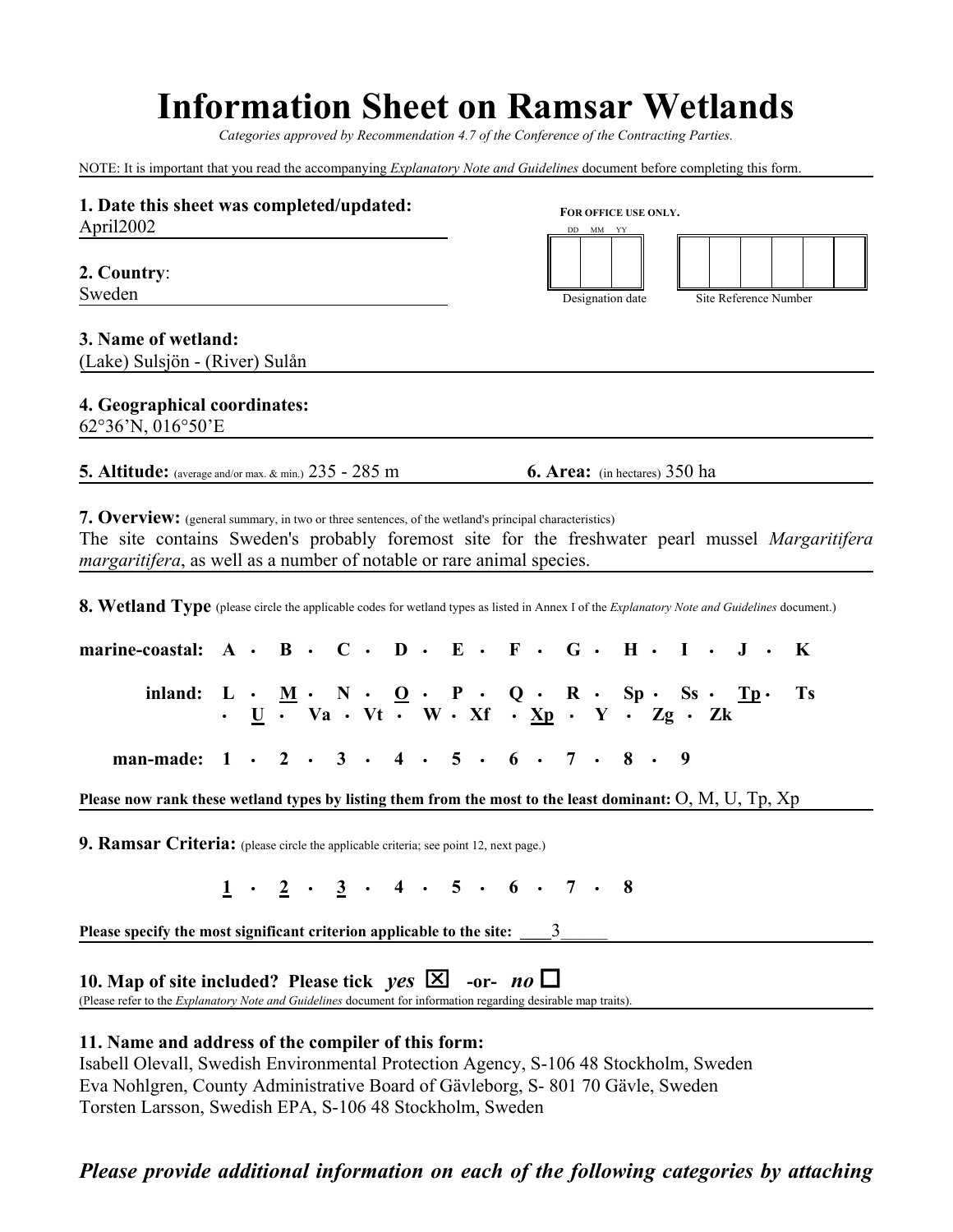## *extra pages* **(please limit extra pages to no more than 10):**

**12. Justification of the criteria selected under point 9, on previous page.** (Please refer to Annex II in the *Explanatory Note and Guidelines* document)**.**

1. A representative example of a natural wetland type (permanent freshwater lake and permanent river) in the EU Boreal region.

- 2. 1 nationally redlisted bird species, 1 nationally redlisted mammal species and 1 nationally redlisted mollusc
- 3. Supports particular elements of biological diversity that are rare of the EU Boreal region

#### **13. General location:** (include the nearest large town and its administrative region)

It is situated some 30 km north-west of the town of Sundsvall, in the County of Västernorrland, northeastern Sweden. Municipality: Sundsvall.

14. Physical features: (e.g. geology, geomorphology; origins - natural or artificial; hydrology; soil type; water quality; water depth water permanence; fluctuations in water level; tidal variations; catchment area; downstream area; climate)

The site consists of a lake, part of a narrow, winding river (about 2 km in length) and surrounding mires including small waterbodies.

**15. Hydrological values:** (groundwater recharge, flood control, sediment trapping, shoreline stabilisation etc) The area is largely unaffected by human activities, which contributes to the maintenance of water quality.

#### **16. Ecological features:** (main habitats and vegetation types)

The diversity in nature types is high. Surrounding the southern (outlet) end of the lake is a mosaic-like area, with mires, small lakes and forested ridges. There are also some areas rich in large rocks and bare ground. Dams and other traces of beaver *Castor fiber* give a special touch to the shoreline forest.

**17. Noteworthy flora:** (indicating, e.g., which species/communities are unique, rare, endangered or biogeographically important, etc) The forests in the upper parts of River Sulån are about 100 years old. These forests have remained unaffected by 20<sup>th</sup> century forestry and are thought to be the result of natural development after smallscale logging following a forest fire about 100 years ago.

**18. Noteworthy fauna:** (indicating, e.g., which species are unique, rare, endangered, abundant or biogeographically important; include count data, etc.)

The site harbours several species included in the EU Habitats and Birds directives, respectively, as well as nationally red-listed species. Bird species that are regularly seen include the black-throated diver *Gavia arctica*, osprey *Pandion haliaetus*, capercaillie *Tetrao urogallus,* black woodpecker *Dryocopus martius* and three-toed woodpecker *Picoides tridactylus (*nationally redlisted), all of them EU Birds directive species. Other notable bird species included in the EU Birds directive are the hazel-hen *Bonasia bonasia*, wood sandpiper *Tringa glareola*, Tengmalm's owl *Aegolius funereus* and black grouse *Tetrao tetrix tetrix*. Mammals in the site include the beaver *Castor fiber* and lynx *Lynx lynx* (nationally redlisted). The bullhead *Cottus gobio* (EU Habitats directive species) occurs within the site, and there is also a natural population of trout *Salmo trutta* in the lake and the river. River Sulån is one of the most valuable sites in Sweden for the endangered freshwater pearl mussel *Margaritifera margaritifera* (nationally redlisted, included in the EU Habitats directive). The population is very dense and large (about 220 000 clams in all) a large proportion being smaller than 50 mm, which indicates that the population is viable. The brook char *Salvelinus fontinalis*, found downstream from Lake Sulsjön, is probably a remainder of previous introductions.

19. Social and cultural values: (e.g. fisheries production, forestry, religious importance, archaeological site etc.) Not known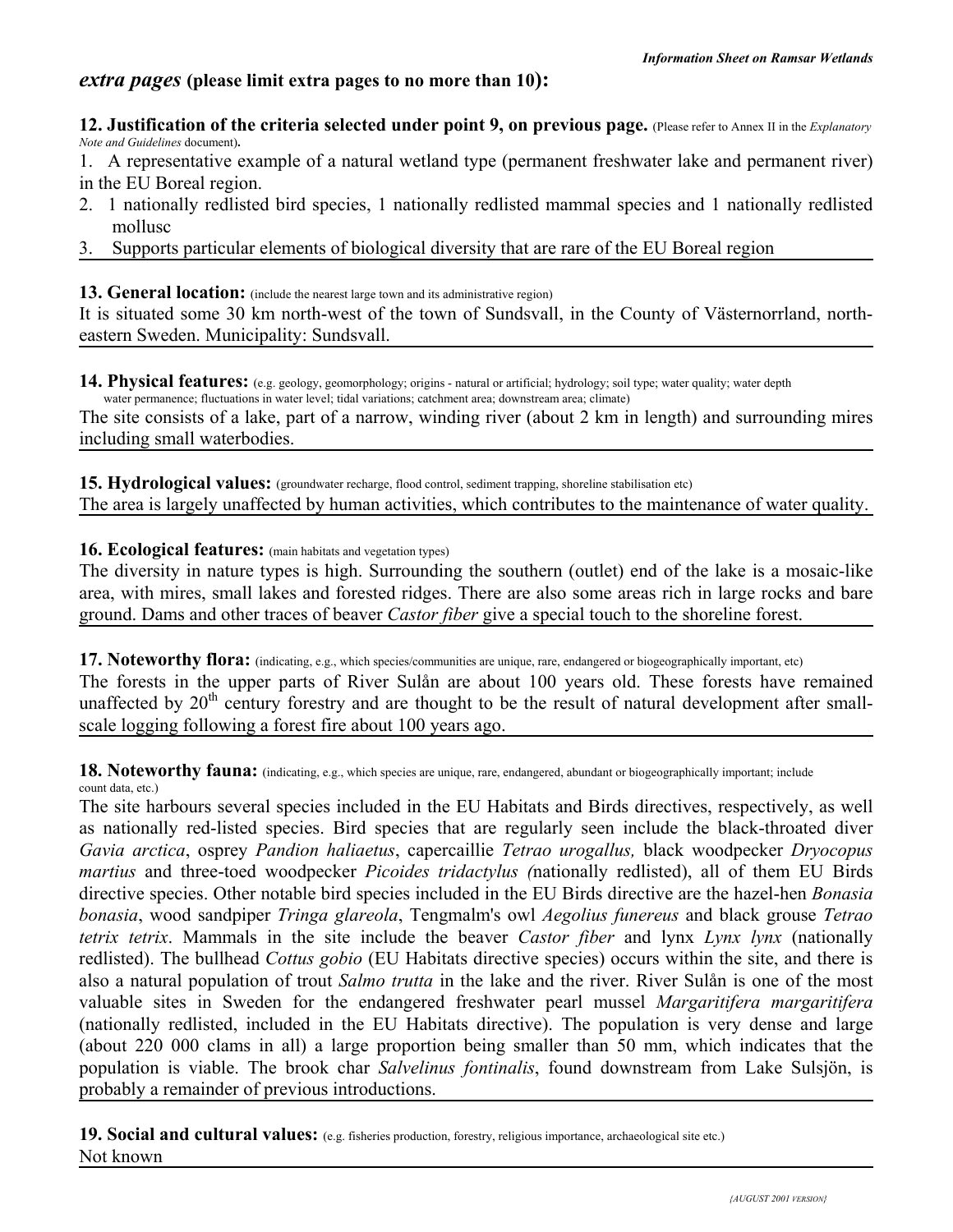### **20. Land tenure/ownership of:** (a) site (b) surrounding area

(a) Protected land-area is government-owned and the lake, Sulsjön, is private and company owned.

(b) Owned mostly by private landowners and forestry companies.

**21. Current land use:** (a) site (b) surroundings/catchment

- (a) Nature reserve
- (b) Forestry

**22. Factors (past, present or potential) adversely affecting the site's ecological character, including changes in land use and development projects:** (a) at the site (b) around the site

- (a) Potential damaging factors are, clearly, any projects with an impact on the water quality or the river bottom. Potential factors are projects or activities resulting in direct or indirect impact on the river or surrounding forests and wetlands, e.g. introduction of non-natural fish species and acid rain.
- (b) Human impact on the immediate surroundings is generally low, although there have been local longterm problems related to gravel extraction nearby the river, downstream the preserved area. As early as in the 1980's, attention was drawn to the fact that dirt linked to the extraction was washed into the river, and locally the riverbank was damaged. The problems have persisted into the 1990's, although measures have been taken to counteract the impact. Through these activities, potential habitats for char and pearl mussel may have been damaged.

23. Conservation measures taken: (national category and legal status of protected areas - including any boundary changes which have been made: management practices; whether an officially approved management plan exists and whether it has been implemented) The site is part of Övre Sulån Nature Reserve (323 ha), established in 1999. Management plan exists, but property formation is not yet completed.

**24. Conservation measures proposed but not yet implemented:** (e.g. management plan in preparation; officially proposed as a protected area etc.)

The reserve is also a LIFE site and a Natura 2000 site: SE0710131 Övre Sulån (323 ha)

Prescribed burnings of some forest-stands on fire-prone grounds are being planned but are not yet implemented.

**25. Current scientific research and facilities:** (e.g. details of current projects; existence of field station etc.) There are sites for regional monitoring of freshwater pearl-mussel within the reserve.

26. Current conservation education: (e.g. visitors centre, hides, information booklet, facilities for school visits etc.) A display of outdoor information is planned.

27. Current recreation and tourism: (state if wetland is used for recreation/tourism; indicate type and frequency/intensity) The area has a certain scenic beauty. Trails and shelters are planned to support and canalise visitors. Since snow mobile traffic is common in this part of the country, a preliminary trail for snowmobiles has been marked across the reserve. The trail and its effects on vegetation, fauna etc will be evaluated.

28. Jurisdiction: (territorial e.g. state/region and functional e.g. Dept of Agriculture/Dept. of Environment etc.) County Administrative Board of Västernorrland

29. Management authority: (name and address of local body directly responsible for managing the wetland) County Administrative Board of Västernorrland S-871 86 Härnösand Sweden